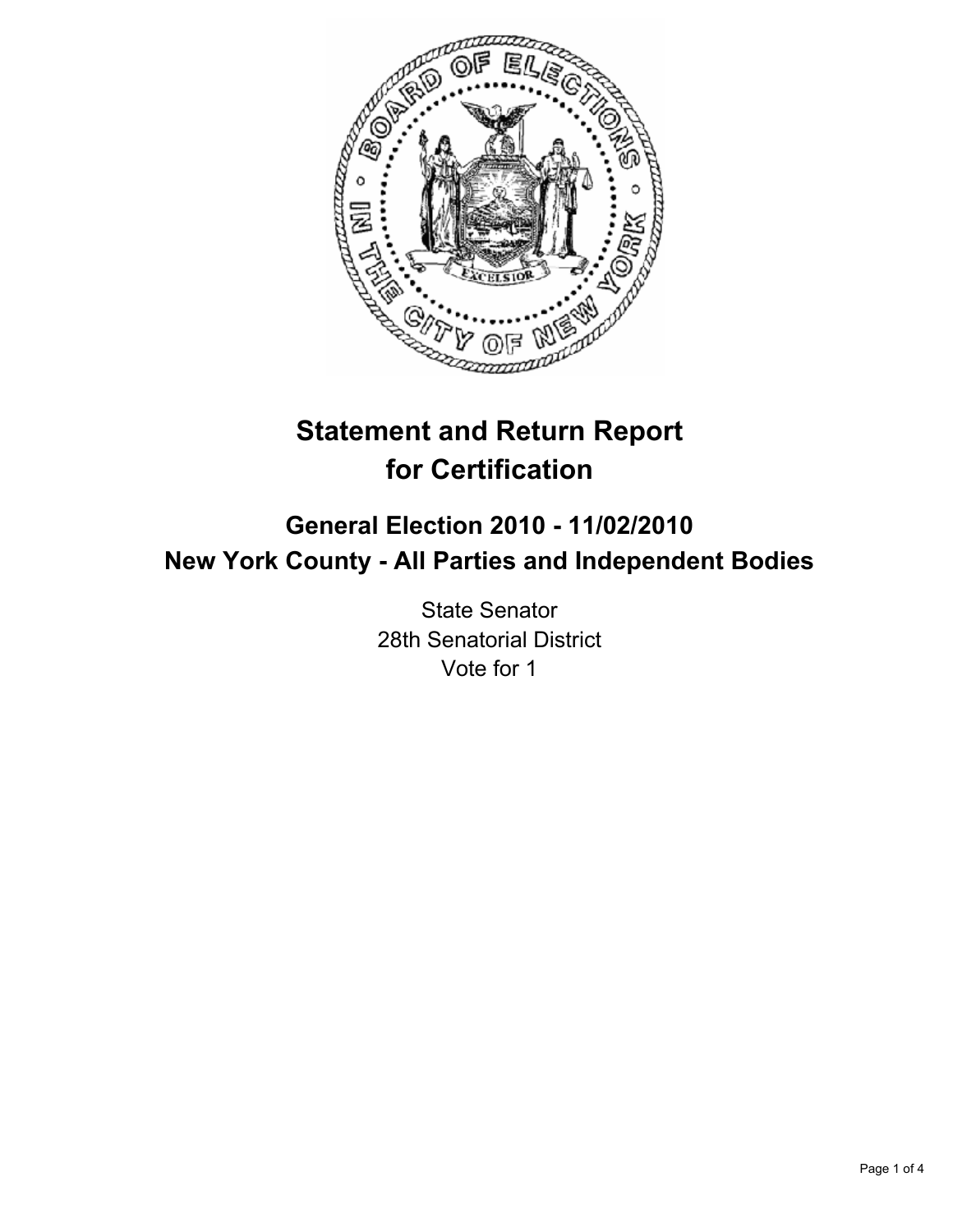

## **Assembly District 65**

| <b>PUBLIC COUNTER</b>             | 2,880 |
|-----------------------------------|-------|
| <b>EMERGENCY</b>                  | 0     |
| ABSENTEE/MILITARY                 | 75    |
| <b>AFFIDAVIT</b>                  | 126   |
| <b>Total Ballots</b>              | 3,123 |
| JOSE M SERRANO (DEMOCRATIC)       | 2,018 |
| JON GIRODES (REPUBLICAN)          | 474   |
| KEESHA S WEINER (CONSERVATIVE)    | 43    |
| JOSE M SERRANO (WORKING FAMILIES) | 240   |
| LIZ KRUEGER (WRITE-IN)            | 1     |
| NO NAME (WRITE-IN)                | 2     |
| <b>Total Votes</b>                | 2,778 |
| Unrecorded                        | 345   |

**Assembly District 68**

| <b>PUBLIC COUNTER</b>             | 10,731         |
|-----------------------------------|----------------|
| <b>EMERGENCY</b>                  | 0              |
| ABSENTEE/MILITARY                 | 151            |
| <b>AFFIDAVIT</b>                  | 311            |
| <b>Total Ballots</b>              | 11,219         |
| JOSE M SERRANO (DEMOCRATIC)       | 8,002          |
| JON GIRODES (REPUBLICAN)          | 602            |
| KEESHA S WEINER (CONSERVATIVE)    | 172            |
| JOSE M SERRANO (WORKING FAMILIES) | 529            |
| <b>BASIL SMIKLE (WRITE-IN)</b>    | 2              |
| BILL PERKINS (WRITE-IN)           | $\overline{2}$ |
| DIEGO QUINONES (WRITE-IN)         | 1              |
| JAKY JOSEPH (WRITE-IN)            | $\mathbf{1}$   |
| JOHN JONES (WRITE-IN)             | 1              |
| JOHN JONES MOLINA (WRITE-IN)      | 1              |
| LUIS PARRA (WRITE-IN)             | $\overline{2}$ |
| MICKEY MOUSE (WRITE-IN)           | 1              |
| NO NAME (WRITE-IN)                | 4              |
| <b>VOID (WRITE-IN)</b>            | 1              |
| <b>Total Votes</b>                | 9,321          |
| Unrecorded                        | 1,898          |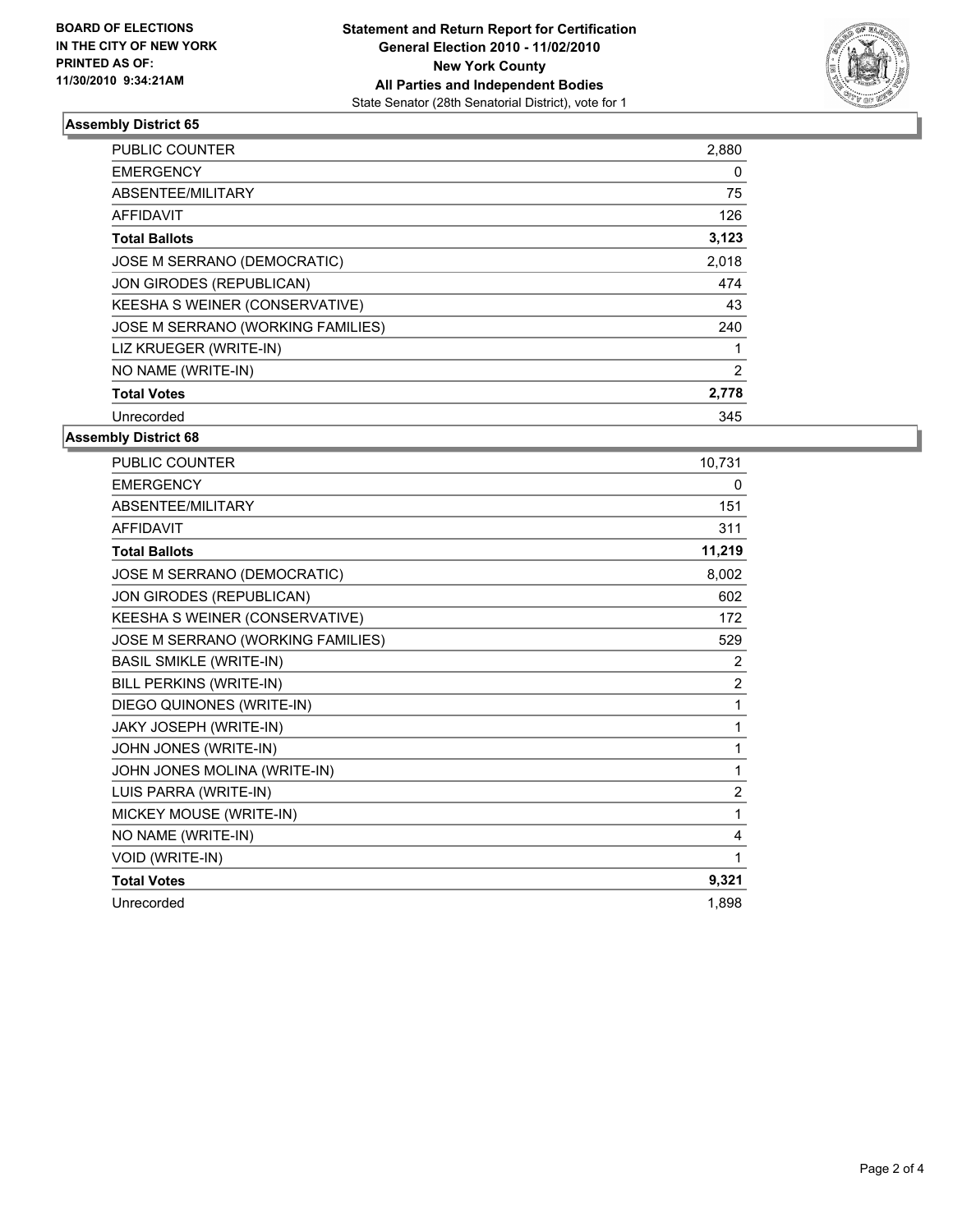

### **Assembly District 73**

| <b>PUBLIC COUNTER</b>             | 5,032 |
|-----------------------------------|-------|
| <b>EMERGENCY</b>                  | 0     |
| ABSENTEE/MILITARY                 | 113   |
| <b>AFFIDAVIT</b>                  | 144   |
| <b>Total Ballots</b>              | 5,363 |
| JOSE M SERRANO (DEMOCRATIC)       | 3,314 |
| JON GIRODES (REPUBLICAN)          | 974   |
| KEESHA S WEINER (CONSERVATIVE)    | 93    |
| JOSE M SERRANO (WORKING FAMILIES) | 268   |
| GOOFY (WRITE-IN)                  | 1     |
| <b>JIMMY MCMILLAN (WRITE-IN)</b>  | 1     |
| NONE OF THE ABOVE (WRITE-IN)      | 2     |
| RYAN E. HOFFMAN (WRITE-IN)        | 1     |
| TONY AVELLA (WRITE-IN)            | 1     |
| <b>Total Votes</b>                | 4,655 |
| Unrecorded                        | 708   |